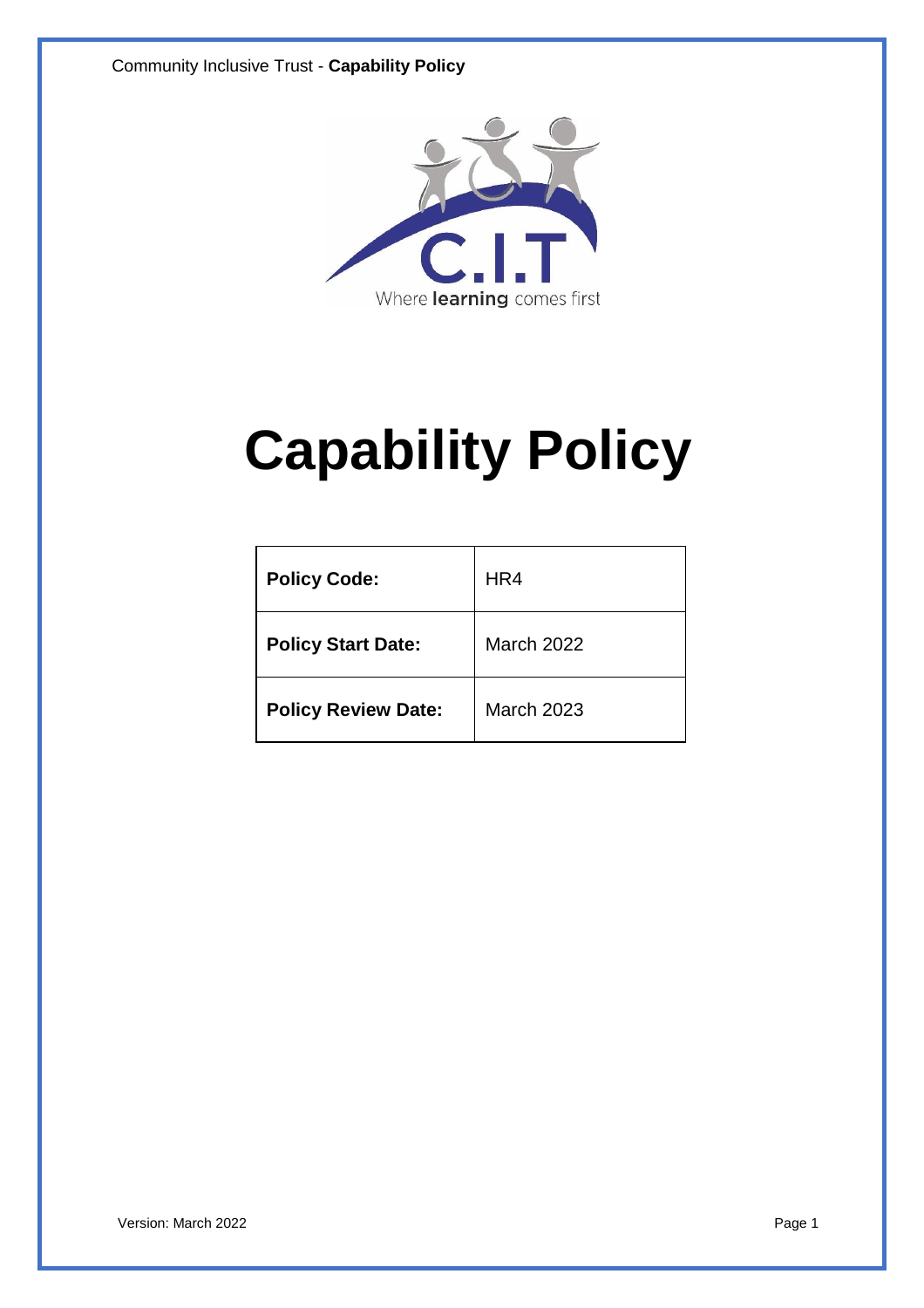## **Table of Contents**

| <b>Section</b> |                                       | Page |
|----------------|---------------------------------------|------|
|                | About this Policy                     | 3    |
| 2.             | Confidentiality                       | 3    |
| 3.             | <b>Disability</b>                     | 3    |
| 4.             | Right to be Accompanied               | 3    |
| 5.             | <b>Identifying Performance Issues</b> | 3    |
| 6.             | Notification of a Capability Hearing  | 4    |
| 7.             | Procedure at Capability Hearings      | 4    |
| 8.             | Outcome of Stage 1 Hearing            | 6    |
| 9.             | Stage 2: Hearing and Outcome          |      |
| 10.            | Stage 3: Hearing and Outcomes         | 8    |
| 11.            | <b>Right of Appeal</b>                | 8    |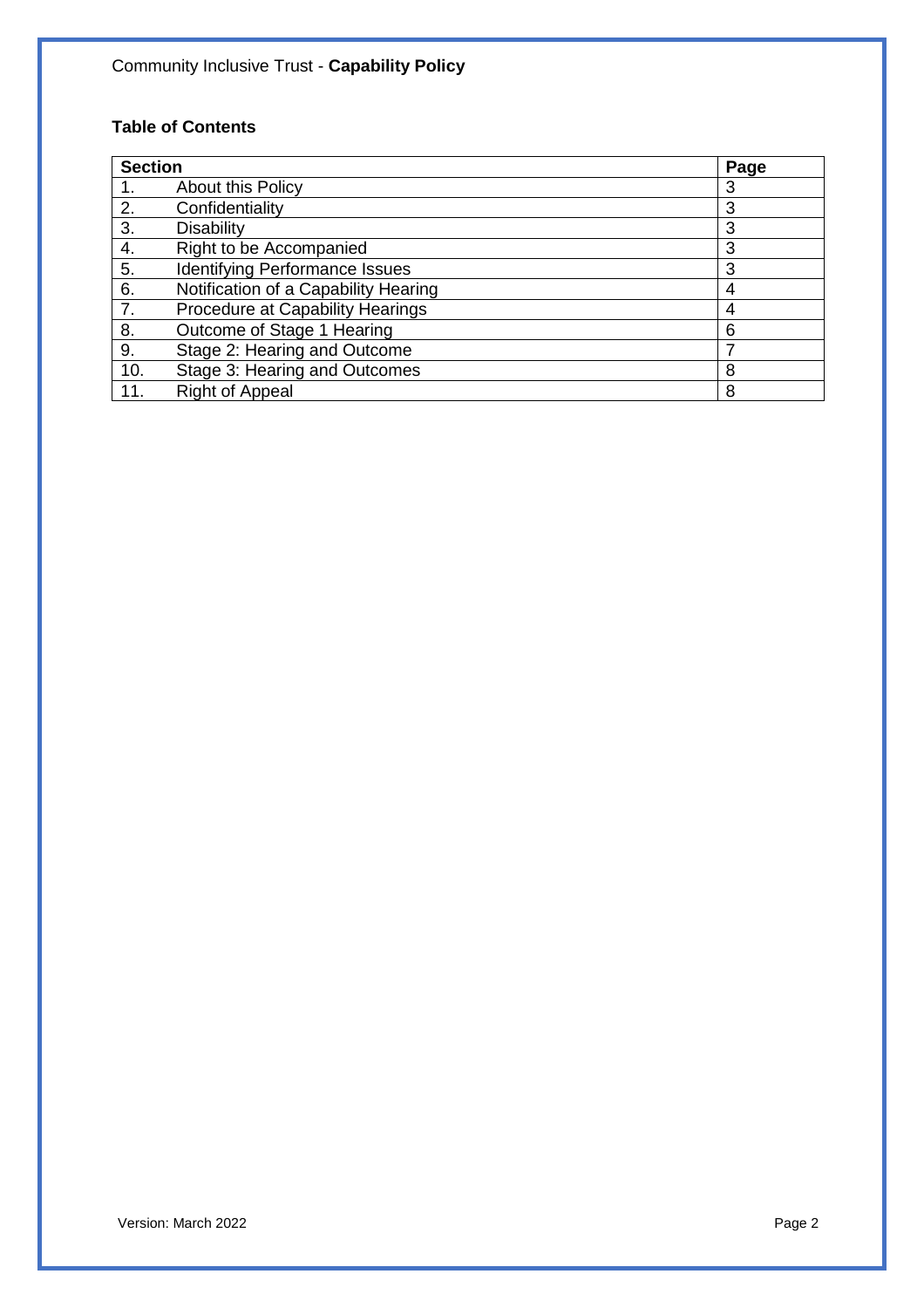## **1. About this Policy**

- 1.1. The primary aim of this procedure is to provide a framework within which the Trust can work with employees to maintain satisfactory performance standards and to encourage improvement where necessary. The formal capability procedures will only be instigated when there are serious concerns about an employee's performance that informal guidance and support under the appraisal procedure have been unable to address. Concerns over performance will be dealt with fairly and employees will be given the opportunity to respond at a hearing before any formal action is taken.
- 1.2. This procedure applies to all employees apart from Newly Qualified Teachers (except for serious cases) who have separate support and assessment arrangements in place during their induction year, and recently appointed employees who have not yet successfully completed a probationary period. This procedure does not form part of any employee's contract of employment and it may be amended at any time. Employees will be informed when the policy is updated.

## **2. Confidentiality**

- 2.1. The Trust aims to deal with performance matters sensitively and with due respect for the privacy of any individuals involved. All employees must treat as confidential any information which is communicated to them in connection with this capability procedure. Employees and their companions must not make electronic recordings of any meetings or hearings conducted under this procedure.
- 2.2. All records of action taken under the capability procedure will be handled and retained in line with the Trust's Data Protection Policy.

## **3. Disability**

3.1. Consideration will be given to whether poor performance may be related to a disability and, if so, whether there are reasonable adjustments that could be made to the employee's working arrangements, including changing duties or providing additional equipment or training. An employee who wishes to discuss or inform the Trust about any medical condition should contact their line manager or the Head of their school.

## **4. Right to be Accompanied**

- 4.1. Employees are entitled to be accompanied to formal meetings held under this procedure by an accredited trade union representative or appropriate work colleague. If the employee's chosen companion is unavailable at the time of the hearing, the employee can propose an alternative time within 5 working days of the originally scheduled date. If the companion is not available within 5 working days, the Trust may require the employee to choose an alternative companion.
- 4.2. At a formal hearing, the employee's companion can make representations, ask questions, sum up the employee's case, and request an adjournment to discuss the case privately with the employee. The companion does not, however, have the right to answer questions on the employee's behalf.

## **5. Identifying Performance Issues**

5.1. In the first instance, performance issues should normally be dealt with informally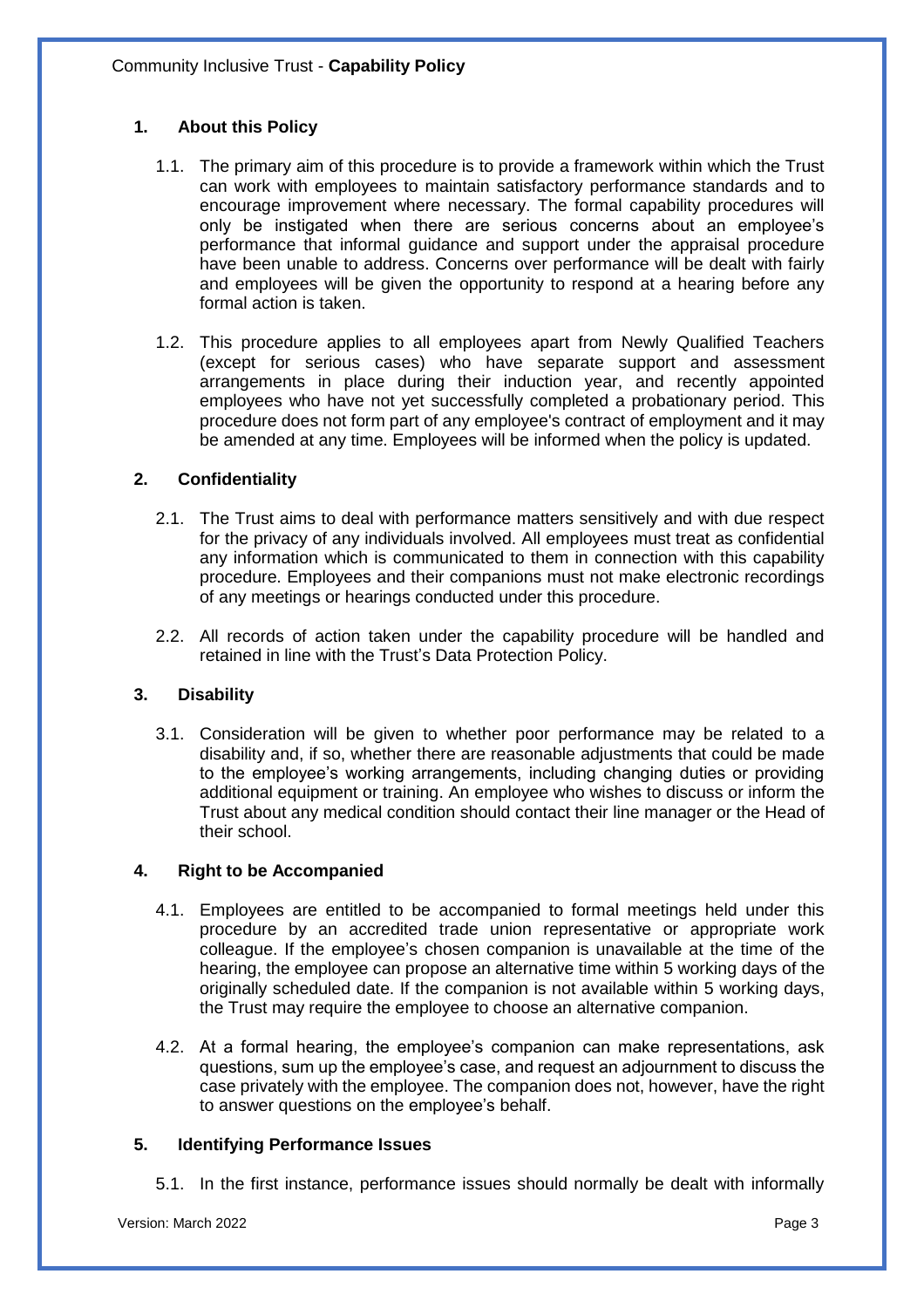between the employee and their line manager as part of day-to-day management and the appraisal process. Where appropriate, a note of any such informal discussions may be placed on the employee's personnel file. The formal procedure should be used for more serious cases, or in any case where an earlier informal discussion has not resulted in a satisfactory improvement. Informal discussions may help to:

- Clarify the required standards;
- Identify areas of concern;
- Establish the likely causes of poor performance and identify any training needs; and/or
- Set targets for improvement and a time-scale for review.
- 5.2. If the Trust has serious concerns about an employee's performance, it will undertake an assessment to decide whether there are grounds for taking formal action under this procedure. The steps involved will depend on the circumstances, but may include reviewing the employee's personnel file including any job description and appraisal records, gathering any relevant documents, monitoring work, and meeting the employee to discuss their work.
- 5.3. Where evidence suggests that the employee may have been grossly negligent the case will be managed under the Trust's Disciplinary Policy.

## **6. Notification of a Capability Hearing**

- 6.1. If the Trust considers there are grounds for taking formal action in relation to alleged poor performance, the employee will be required to attend a capability hearing. The Trust will notify the employee in writing of its decision to initiate the formal capability procedure and confirm:
	- The nature of the performance concerns;
	- The purpose of the hearing and who will decide the outcome;
	- The time, date and location of the capability hearing;
	- The employee's right to be accompanied at the hearing;
	- Copies of any supporting evidence or relevant documents that will be used at the capability hearing;
	- The stage of the capability procedure that has been reached;
	- The likely outcome if the Trust decides after the hearing that performance has been unsatisfactory.
- 6.2. The hearing will be held as soon as reasonably practicable, but the employee must be given 5 working days' notice to consider the information provided, make necessary arrangements to be accompanied and prepare for the hearing.
- 6.3. Employees can waive their right to 5 working days' notice if they are happy to proceed with the hearing. In these circumstances' employees must confirm this to the Chair of the hearing in writing.

## **7. Procedure at Capability Hearings**

7.1. The employee must make every effort to attend the hearing and failure to attend without good reason may be treated as misconduct. If the employee fails to attend without good reason or is persistently unable to attend (for example because of poor health), the Trust may make decisions based on the available evidence including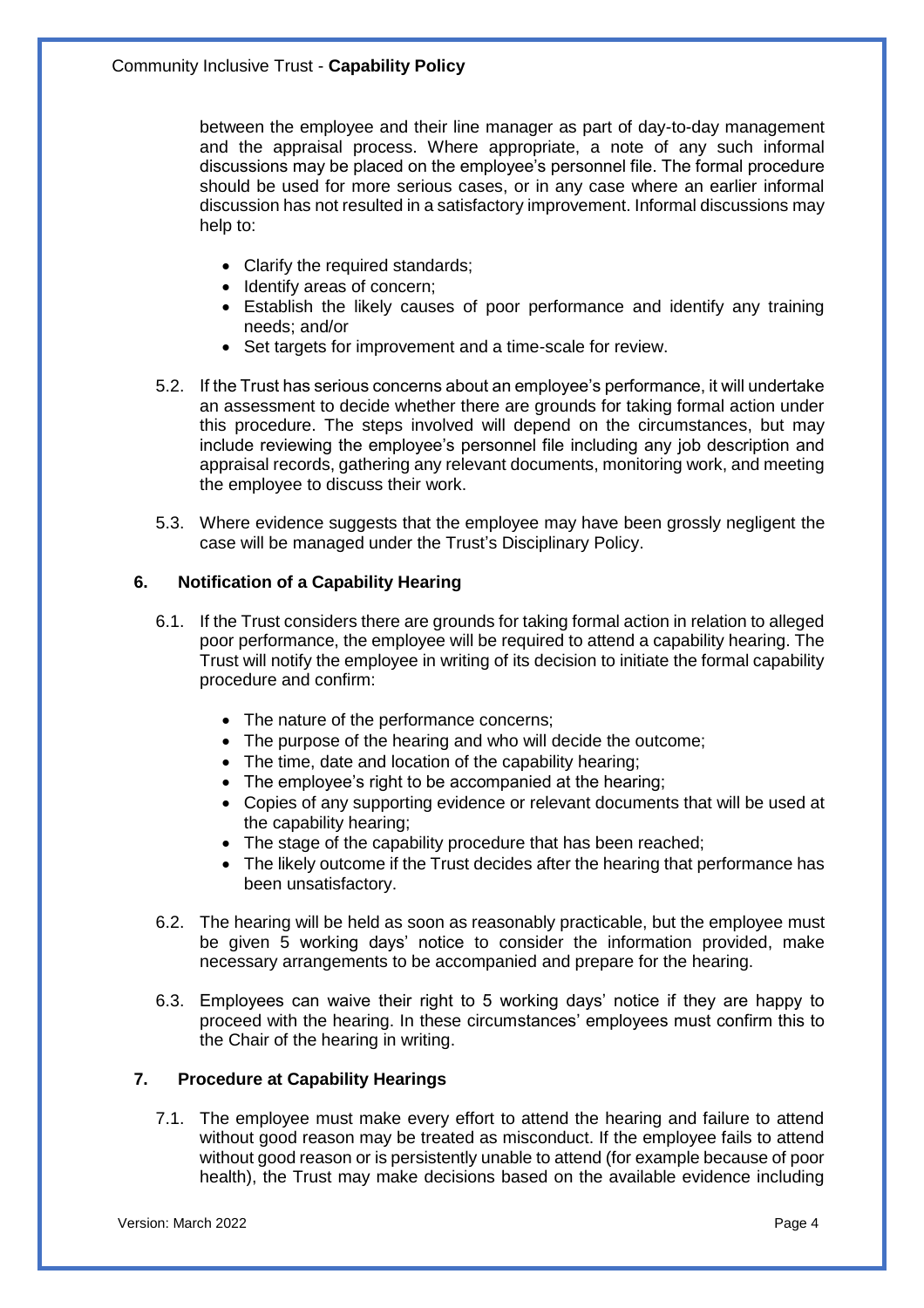any written representations made by the employee.

- 7.2. The Trust understands that this procedure may cause employees some stress and anxiety and will endeavour to provide appropriate support; however, an indefinite or lengthy delay is likely to prolong the uncertainty and is therefore unlikely to be in the best interests of employees, pupils or the Trust.
- 7.3. It is not permissible to record, whether audio and/or visual, any meetings which take place as part of this procedure, without the express written authorisation of the Trust. You should note that unauthorised recording may result in action under the disciplinary procedure, which may include dismissal for gross misconduct.
- 7.4. Stage 1 and 2 hearings will be held by the following people and may be attended by an HR representative and/or a note taker:
	- For school employees hearings will normally be held by the Headteacher or a member of the Senior Leadership Team.
	- For a Headteacher hearings will normally be held by a member of the ELT.
	- For the Central Support Hub Team hearings will normally be held by a member of the Executive Leadership Team (ELT).
	- For the ELT hearings will normally be held by the CEO.
	- For the CEO hearings will be held a member of the Trust Board appointed by the Chair of the Trust Board,
- 7.5. Stage 3 hearings must be held by a panel of three comprised of the following staff and will also be attended by an HR representative and/or note taker. The panel must have had no previous involvement in the performance concerns:
	- For school-based employees the panel members will be Headteachers, members of the ELT or members of the Local School Board (LSB) member.
	- For a Headteacher the panel member will be members of the ELT, members of the Trust Board (TB) or members of the LSB.
	- For the Central Support Hub team, the panel members will be members of the ELT, Headteachers or members of the TB.
	- For a member of the ELT the panel will all come from the TB.
	- For the CEO the hearing will be held by the Chair of the Trust Board and a suitably experienced/skilled external advisor appointed by the Trust Board.
- 7.6. The aims of a capability hearing will usually include:
	- Setting out the required standards that the Trust believes the employee may have failed to meet and going through any relevant evidence that has been gathered;
	- Allowing the employee to ask questions, present evidence, respond to evidence and make representations;
	- Establishing the likely causes of poor performance including any reasons why previous actions have not led to the required improvement;
	- Identifying whether there are further measures, such as additional training or supervision, which may improve performance;
	- Discussing targets for improvement and a time-scale for review;
	- If dismissal is a possibility, establishing whether there is any likelihood of a significant improvement being made within a reasonable time and whether there is any practical alternative to dismissal, such as redeployment.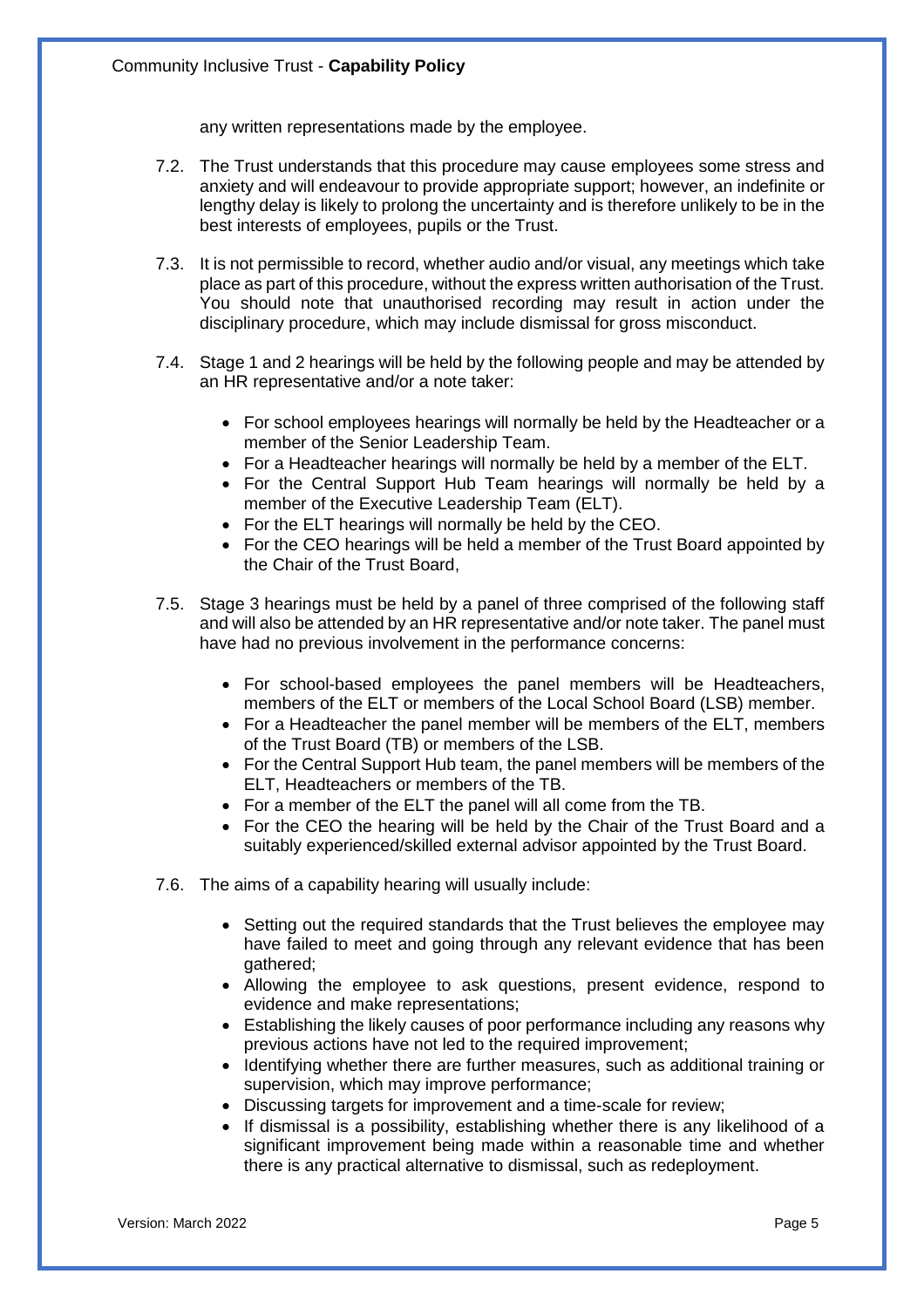- 7.7. A hearing may be adjourned if the Trust needs to gather any further information or give consideration to matters discussed at the hearing. The employee will be given a reasonable opportunity to consider any new information obtained before the hearing is reconvened.
- 7.8. The employee will be informed in writing of the Trust's decision and the reasons for it, usually within seven calendar days of the capability hearing. Where possible, this will also be explained to the employee in person or by telephone.

## **8. Outcome of Stage 1 Hearing**

- 8.1. The outcome of the hearing will be communicated to the employee in writing without unreasonable delay and usually within 5 working days, giving full reasons for the decision and information about the right of appeal (if applicable).
- 8.2. If the specific performance concerns are not upheld, or if the decision maker feels that informal action or support is appropriate in the particular circumstance, the employee will be informed in writing that no further action will be taken.
- 8.3. If it is decided following a Stage 1 capability hearing that the employee's performance is unsatisfactory, the employee may receive a first written warning, setting out:
	- The areas in which the employee has not met the required performance standards;
	- Clear targets for improvement and a period for review;
	- Any supportive measures, such as additional training or supervision, which will be implemented with a view to improving performance;
	- The consequences of failing to improve within the review period, or of further unsatisfactory performance; and
	- The employee's right of appeal and how this can be exercised.
- 8.4. Any warning will normally remain active for six months from the end of the review period. Whilst the warning is active, the capability process can be resumed at the same stage if the employee's performance declines. After the active period, the warning will remain permanently on the employee's personnel file but will be disregarded in relation to future capability proceedings.
- 8.5. The timescale for the review period will depend on the nature and severity of the concerns and other relevant circumstances of the case. During the review period informal meetings will be held between the employee and the line manager to discuss progress and offer further support.
- 8.6. The employee's performance will be monitored during the review period and he/she will be informed in writing of the outcome:
	- If the line manager is satisfied with the employee's performance, no further action will be taken other than to inform the employee in writing that they have demonstrated the necessary improvement, and to remind them that the capability process may be resumed if their performance declines whilst the written warning is active;
	- If the line manager is not satisfied, the employee will be invited to a Stage 2 capability hearing as set out below;
	- If the manager feels that there has been a substantial, but insufficient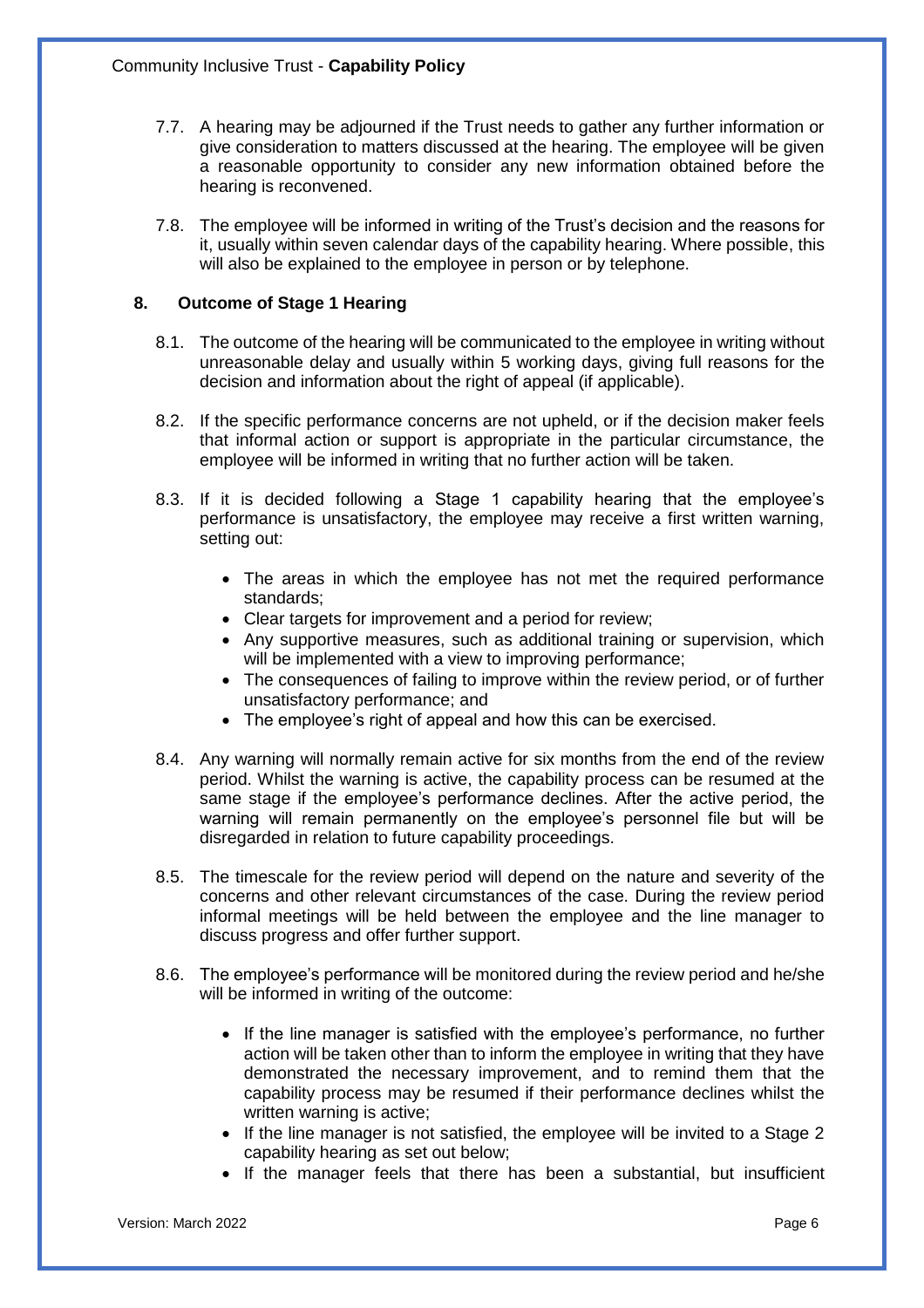improvement, the review period may be extended.

#### **9. Stage 2: Hearing and Outcome**

- 9.1. If the employee's performance does not improve within the review period set out in a first written warning, or if there is further evidence of poor performance while the first written warning is still active, the employee will be invited to a Stage 2 capability hearing and the hearing will be conducted as set out above.
- 9.2. The outcome of the Stage 2 hearing will be communicated to the employee in writing without unreasonable delay and usually within 5 working days, giving full reasons for the decision and information about the right of appeal (if applicable).
- 9.3. If the specific performance concerns are not upheld, or if the decision maker feels that additional action or support is appropriate in the particular circumstance, the employee will be informed in writing that no further action will be taken under Stage 2 of the procedure.
- 9.4. If it is decided following a Stage 2 capability hearing that the employee's performance is unsatisfactory, the employee may receive a final written warning, setting out:
	- The areas in which the employee has not met the required performance standards;
	- Clear targets for improvement and a period for review;
	- Any supportive measures, such as additional training or supervision, which will be implemented with a view to improving performance;
	- The consequences of failing to improve within the review period, or of further unsatisfactory performance; and
	- The employee's right of appeal and how this can be exercised.
- 9.5. Any final written warning will normally remain active for 12 months from the end of the review period. Whilst the warning is active, the capability process can be resumed at the same stage if the employee's performance declines. After the active period, the warning will remain permanently on the employee's personnel file, but will be disregarded in relation to future capability proceedings.
- 9.6. The timescale for the review period will depend on the nature and severity of the concerns and other relevant circumstances of the case. During the review period, informal meetings will be held between the employee and the line manager to discuss progress and offer further support.
- 9.7. The employee's performance will be monitored during the review period and he/she will be informed in writing of the outcome:
	- If the line manager is satisfied with the employee's performance, no further action will be taken other than to inform the employee in writing that they have demonstrated the necessary improvement, and to remind them that the capability process may be resumed if their performance declines whilst the written warning is active;
	- If the line manager is not satisfied, the employee will be invited to a Stage 3 capability hearing as set out below; or
	- If the manager feels that there has been a substantial but insufficient improvement, the review period may be extended.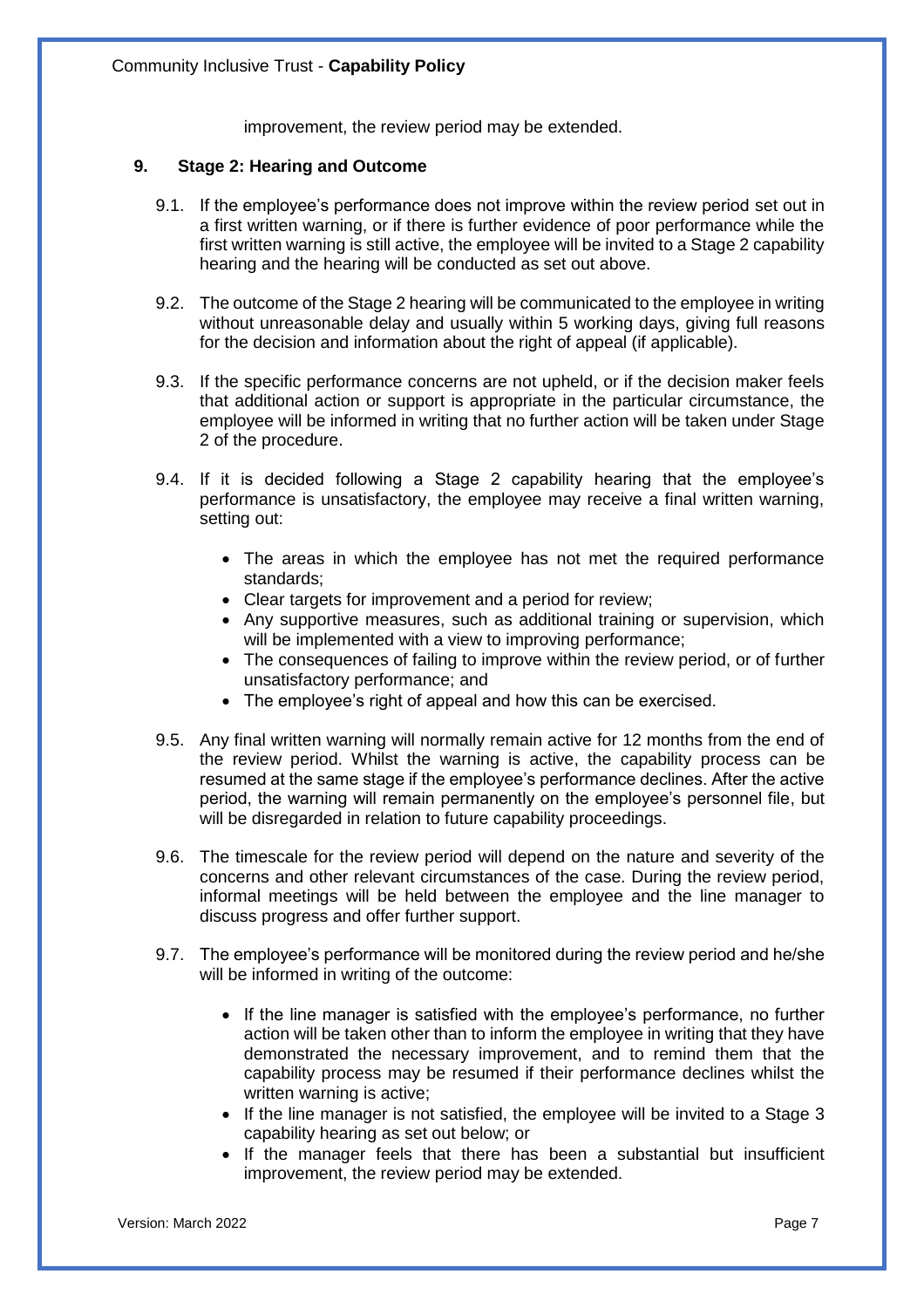## **10. Stage 3: Hearing and Outcomes**

10.1. The Trust may decide to hold a Stage 3 capability hearing if it has reason to believe:

- The employee's performance has not improved sufficiently within the review period set out in a final written warning;
- The employee's performance is unsatisfactory while a final written warning is still active.
- 10.2. The employee will receive written notification of the hearing and the hearing will be conducted as set out above.
- 10.3. If the specific performance concerns are not upheld, or if the panel feels that additional action or support is appropriate in the particular circumstance, the employee will be informed in writing that no further action will be taken under Stage 3 of the procedure
- 10.4. If it is decided at or following the Stage 3 hearing that the employee's performance is unsatisfactory, the potential outcomes are as follows:
	- Dismissal;
	- Redeployment into a suitable available job at the same or a lower grade;
	- Extending an active final written warning and setting a further review period (in exceptional cases where there is reason to believe that a substantial improvement is likely within the review period); or
	- Final written warning (where no final written warning is currently active).
- 10.5. The outcome of the hearing will be communicated to the employee in writing without unreasonable delay and usually within seven calendar days, giving full reasons for the decision and information about the right of appeal.
- 10.6. Employees will not normally be dismissed for performance reasons without previous warnings. However, in serious cases of gross negligence, or in any case involving a recently appointed employee who has not yet completed their probationary period, dismissal without previous warnings may be appropriate.
- 10.7. Dismissal will normally be with full notice or payment in lieu of notice unless the employee's performance has been negligent as to amount to gross misconduct, in which case the employee may be dismissed without notice or any pay in lieu.

## **11. Right of Appeal**

- 11.1. An employee who feels that a formal decision (first/final written warning or dismissal) about poor performance under this procedure is wrong or unjust can appeal in writing to the Director of HR stating full reasons and grounds for appeal, within 5 working days of the decision being communicated in writing.
- 11.2. The appeal hearings will be conducted by a panel of three comprising the following staff:
	- For school-based employees the panel members will be Headteachers, members of the ELT or members of the Local School Board (LSB) member.
	- For a Headteacher the panel member will be members of the ELT, members